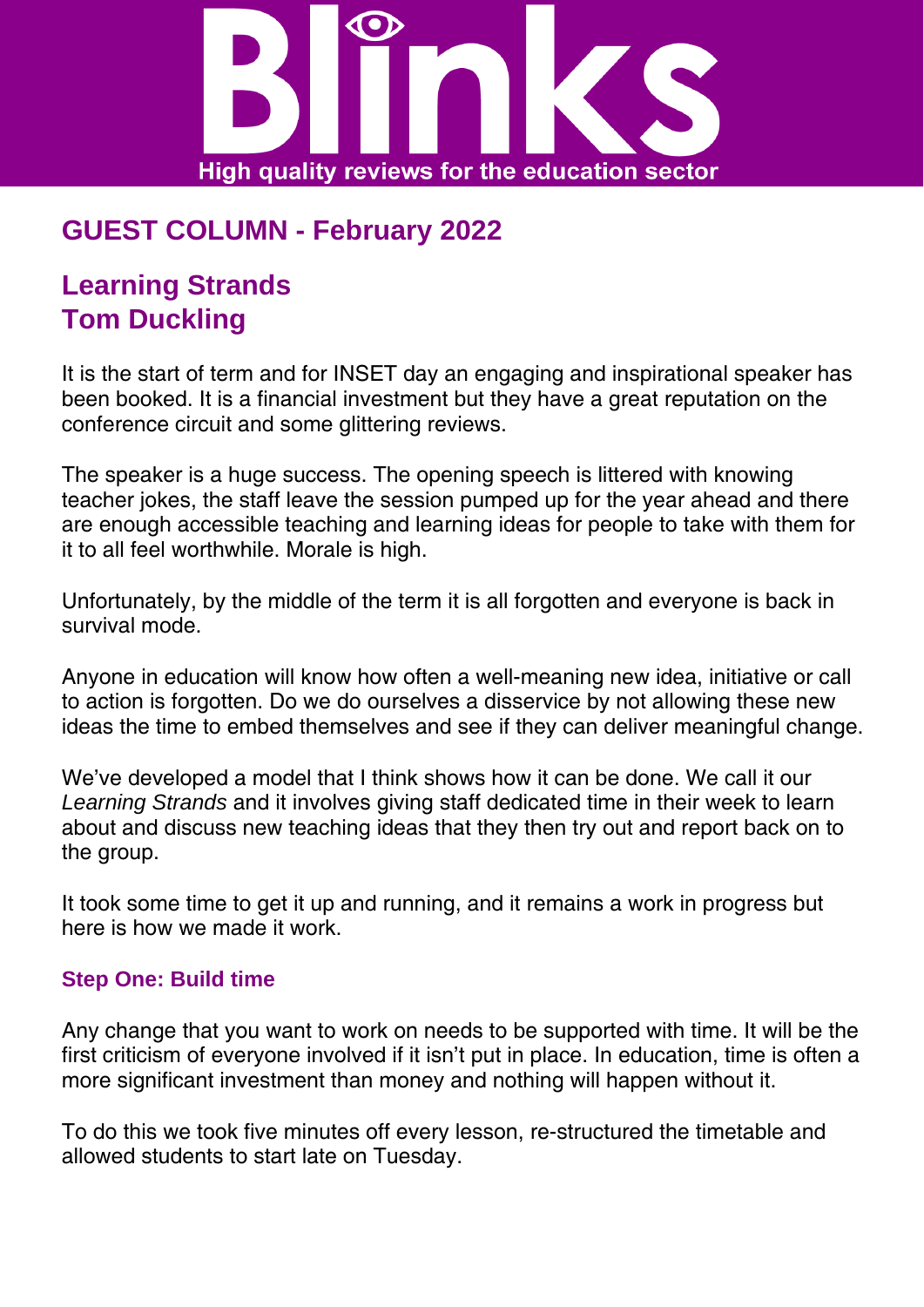So on a Tuesday Period 1 we now have professional development (PD) for teachers and the students get a later start. If this is not possible, find a slot in or after the school day where you can carve out time.

#### **Step Two: Create a Vanguard**

At the same time we created a 'teaching and learning group' of teachers who were keen to engage with educational research but also were confident enough to lead others in their development.

We made sure the structure we created supports professional growth and reflection with these group leaders acting as guides through the development process, rather than 'experts' who must be listened to.

#### **Step Three: Choose your focus**

Next we set about deciding the topics we would investigate that could perhaps boost learning outcomes. To do this each member of the teaching and learning group took a topic:

- 1. Practice and Retrieval
- 2. Explaining and Modelling
- 3. Dialogic Teaching
- 4. Self Directed Learning
- 5. Active note taking and reflection
- 6. Feedback and questioning
- 7. The MARGE model of Learning
- 8. Cognitive Load Theory
- 9. Mode B Teaching

We chose these as we wanted to ensure we were using evidence-informed practice based on ideas that were meaningful and had the possibility of improving student and teacher outcomes

With these chosen we held a central session with all teaching staff where each group leader had a three minute window to 'sell' and explain their session, followed by a form where people picked their top three choices. We then divided the entire staff into inter-department groups of 10-15 for each topic.

#### **Step Four: Exposure to research**

Once the groups were assigned, the first session was devoted to showing the teachers how they could access the research, outlining the basics of the idea and the upcoming process.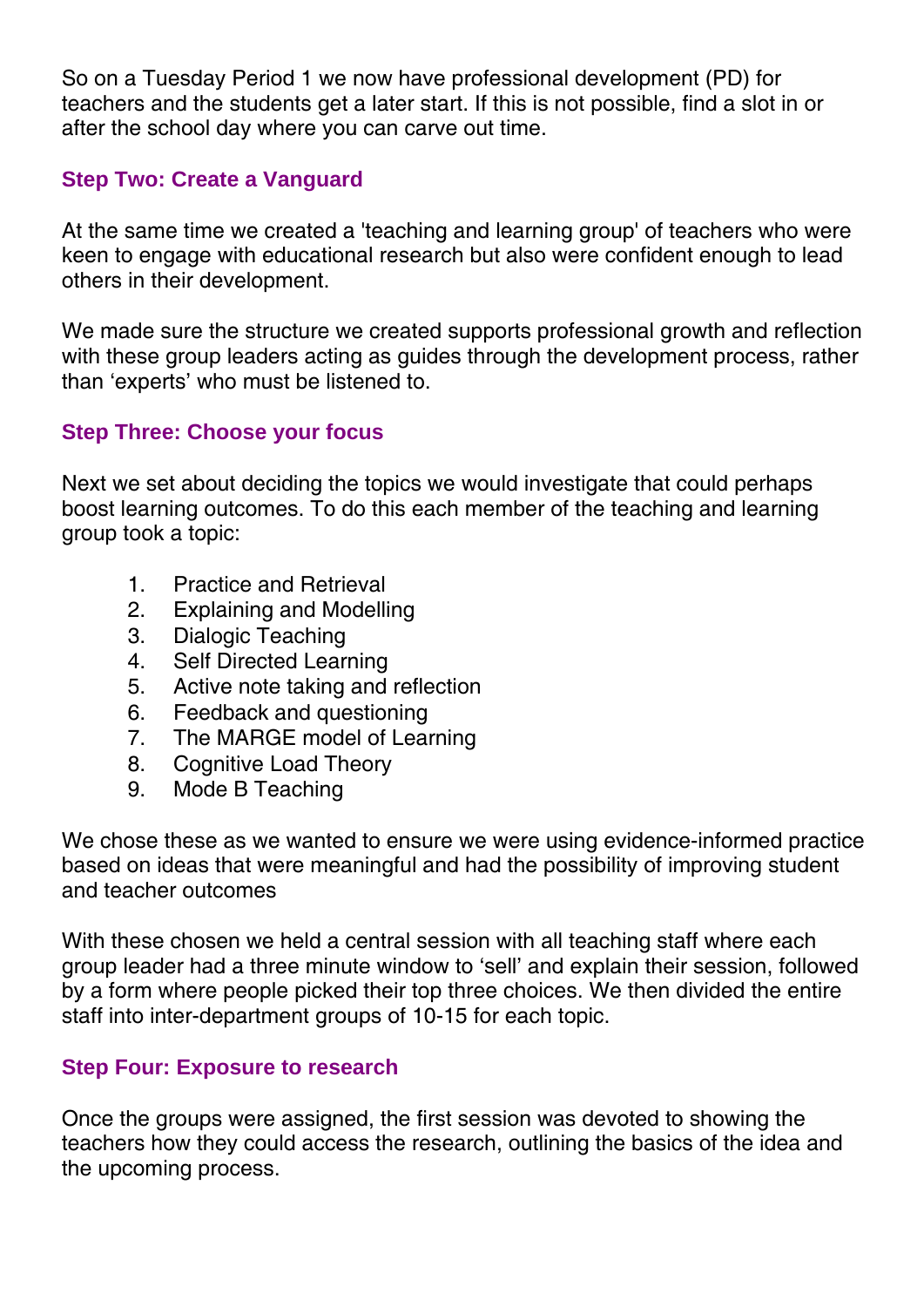We created an internal website on our school system that allowed people to access collated resources and research materials.

All teachers were asked to sample some of the research and watch some videos.

#### **Step Five: Plan-Do-Review**

This was a lot to ask and we know change can be scary and new ideas intimidating.

As such we thought it important to set the criteria for what we expected and what we wanted, and create an environment where teachers understood this was about them reflecting on their craft with like-minded colleagues, not a criticism or pass-fail component of an appraisal.

As such we asked for all teachers to simply give something a go – there were not set outcome criteria or expectations; it was about trying and learning and seeing what worked.

So once they had picked their topic they would adapt one thing, in one lesson (or chain of lessons) with one class. This would be recorded on a single page, known as the plan/do/review document. This document would briefly outline the initiative they introduced, how they did it and end with a reflection on how it went.

We did not want or need a full research proposal, or extensive data gathering. We wanted to trust professionals to reflect without a need to prove anything beyond their own perception of self-efficacy.

It was important to clarify that if it didn't work and you didn't like introducing it to your teaching, that was fine. It was the trying, the exposure to research and the reflection that mattered.

Furthermore, we encouraged teachers to 'buddy-up' with another teacher and do an informal lesson observation. No paper trail, no judgements, just an opportunity to share your development with a trusted colleague and provide each other with feedback.

### **Step Six: Take it back to the departments**

Once the process had reached its natural conclusion, the final stage was to take your single plan/do/review document back to your department for a departmental sharing session.

All the teachers would share what they had experienced and learned, and you would get a cross pollination of teaching and learning ideas back within departments, where decisions could be reached about what to share and pursue in the future.